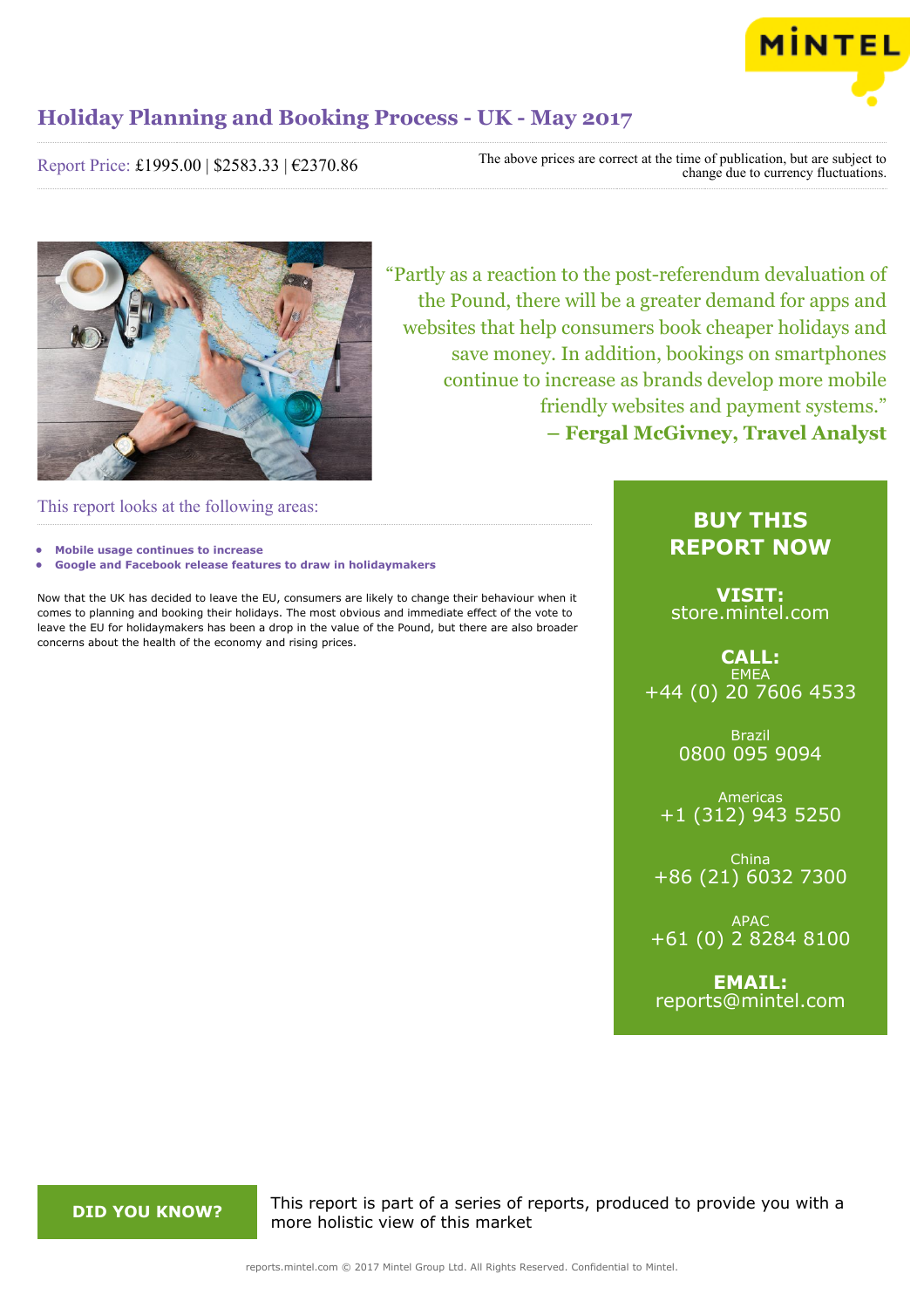

Report Price: £1995.00 | \$2583.33 | €2370.86

The above prices are correct at the time of publication, but are subject to change due to currency fluctuations.

# **Table of Contents**

# **Overview**

What you need to know

# Scope of the Report

### **Executive Summary**

# The market

The number of domestic trips stagnated in 2016 Figure 1: Estimated domestic holiday market volume and value\*, 2011-21

### Strong growth in overseas trips in 2016

Figure 2: Overseas holiday market volume and value\*, 2011-21

# The consumer

### Consumers to spend more time looking for deals

Figure 3: Holiday behaviour following the Brexit vote, March 2017

#### Older consumers prefer human contact but this will change over time

Figure 4: Preferred channel for contacting a travel company, March 2017

#### Which is booked first; accommodation or travel?

Figure 5: When holiday components were booked, by holiday type, March 2017

# Over a half book 1-4 months before departure

Figure 6: How long booking was made before departure, March 2017

# Mobile use continues to trend upwards

Figure 7: Device used to book holiday, March 2017

# Sharp spike in the usage of online travel aggregators

Figure 8: Websites/apps used to book holiday, March 2017

# Google leverages its position as the dominant search engine to serve travellers

Figure 9: Websites/apps used to book holiday, March 2017

# What we think

#### **Issues and Insights**

Mobile usage continues to increase

The facts

The implications

Google and Facebook release features to draw in holidaymakers

The facts

The implications

# **The Market – What You Need to Know**

Domestic trips fall slightly in 2016

Strong growth in overseas trips in 2016

Consumers still plan to book holidays as confidence remains high

# BUY THIS REPORT NOW

**VISIT:** [store.mintel.com](http://reports.mintel.com//display/store/793399/) **CALL:** EMEA +44 (0) 20 7606 4533 Brazil 0800 095 9094 Americas +1 (312) 943 5250 | China +86 (21) 6032 7300 APAC +61 (0) 2 8284 8100 **EMAIL:** [reports@mintel.com](mailto:reports@mintel.com)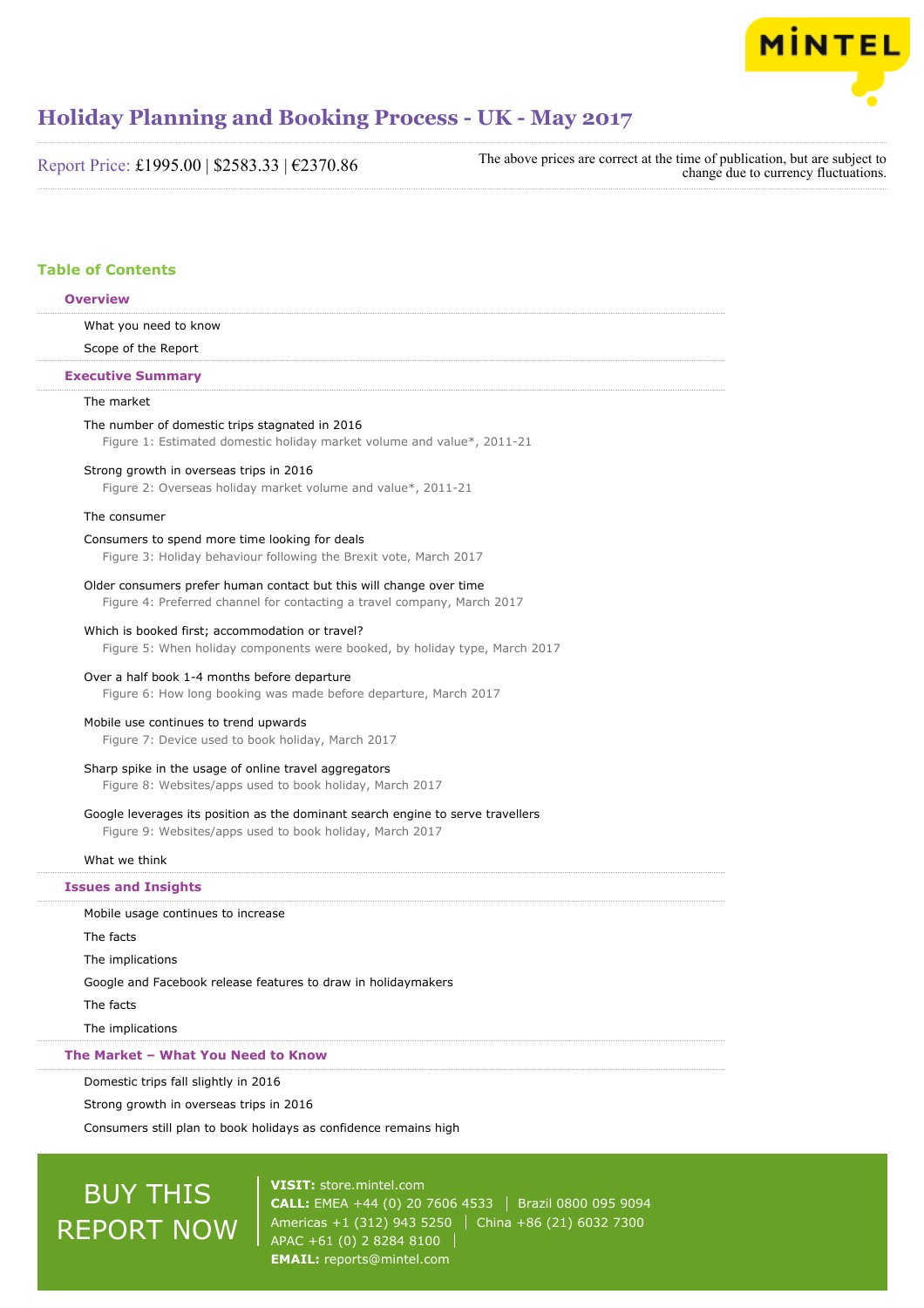

# Report Price: £1995.00 | \$2583.33 | €2370.86

The above prices are correct at the time of publication, but are subject to change due to currency fluctuations.

Inflation reduces consumers' disposable income

Bank of England expects inflation to hit 3% in 2017

Passenger protections in light of Brexit

# **Market Outlook**

#### Domestic trips fall slightly in 2016

Figure 10: Estimated domestic holiday market volume and value\*, 2011-21

## Strong growth in overseas trips in 2016

Figure 11: Overseas holiday market volume and value\*, 2011-21

### Forecast methodology

# **Market Drivers**

## Consumers still plan to book holidays as confidence remains high

Figure 12: Consumer plans to book a holiday within the next three months, April 2013-17

Figure 13: Consumers confidence levels for the coming 12 months, April 2009-17

# Inflation reduces consumers' disposable income

## Oil is relatively cheap but the Pound remains low

Figure 14: Spot exchange rate for Pound against the Euro and US Dollar, April 2016 to April 2017

Figure 15: Weekly Cushing, OK WTI Spot Price FOB (Dollars per Barrel)

## Brexit and the travel market

How will Brexit affect the new Package Travel Directive?

The falling Pound means travel companies can impose surcharges

Denied Boarding Regulation could be called into question

Passenger protections in light of Brexit

# **Market Share**

TUI and Jet2holidays see double-digit in the year to January 2017

Figure 16: Passengers licensed under ATOL protection, by top 10 ATOL holders, 2011-17

## **Launch Activity and Innovation**

#### Google launches its travel planning app Trips

Figure 17: Google Trip features, May 2017

#### New exploratory Google Earth unveiled to inspire travellers

Figure 18: Google Earth as seen in the Google Chrome web browser, May 2017

Figure 19: Options available in Google Earth's Voyager menu, May 2017

Figure 20: Landmarks shown with yellow pins in lower Manhattan, May 2017

# Travel app Lola raises \$15 million from investors

# Creating Google Street View imagery with new 360-degree cameras Figure 21: Google's street view ready tools, May 2017

# Startup BoltFare aims to challenge Skyscanner and Kayak

Figure 22: BoltFare operating via Facebook Messenger, May 2017

# **The Consumer – What You Need to Know**

# BUY THIS REPORT NOW

**VISIT:** [store.mintel.com](http://reports.mintel.com//display/store/793399/) **CALL:** EMEA +44 (0) 20 7606 4533 Brazil 0800 095 9094 Americas +1 (312) 943 5250 | China +86 (21) 6032 7300 APAC +61 (0) 2 8284 8100 **EMAIL:** [reports@mintel.com](mailto:reports@mintel.com)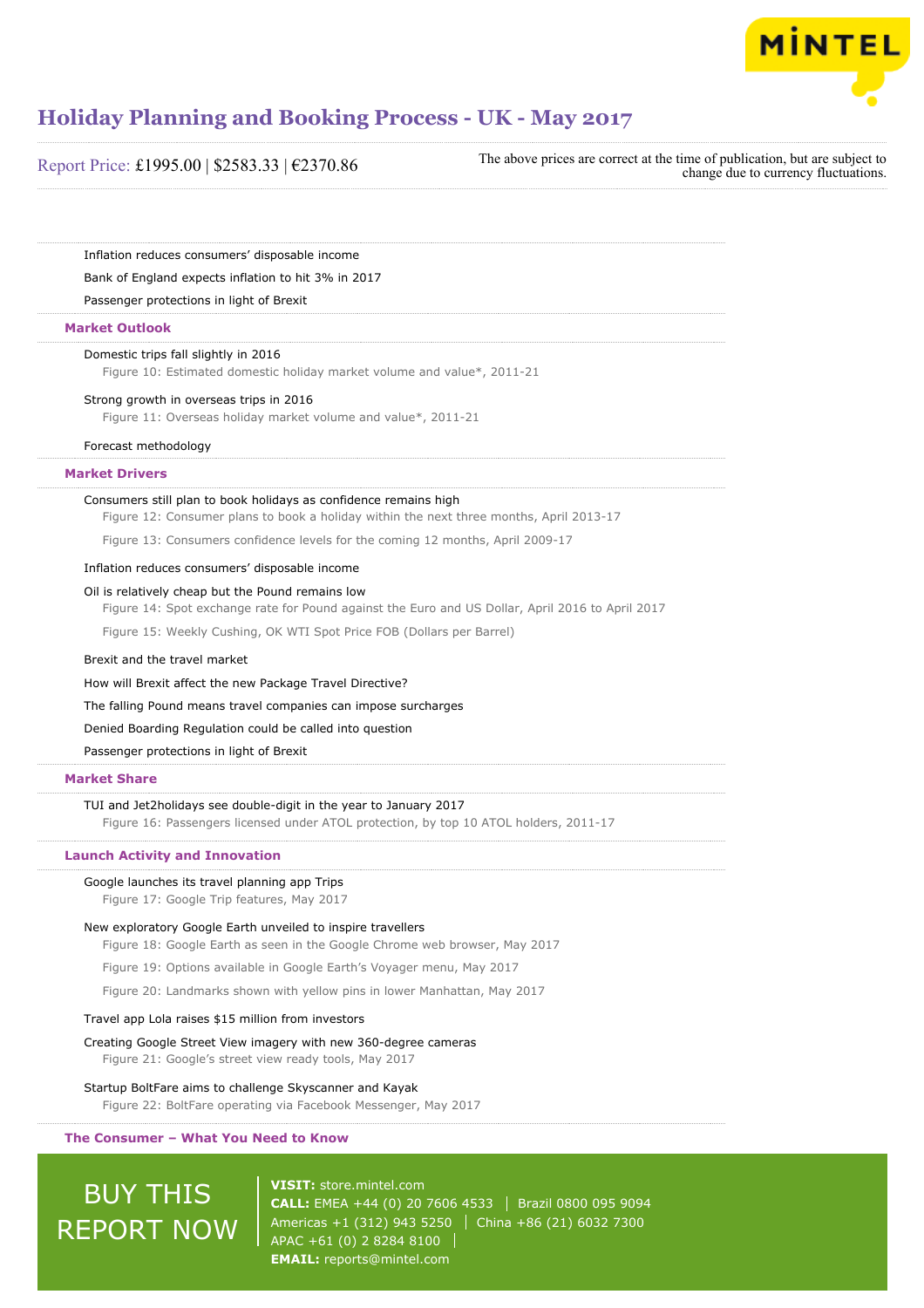

| Report Price: £1995.00   \$2583.33   €2370.86 |  |  |  |  |
|-----------------------------------------------|--|--|--|--|
|-----------------------------------------------|--|--|--|--|

The above prices are correct at the time of publication, but are subject to change due to currency fluctuations.

More effort to get deals and discounts

Older consumers prefer human contact but this will change over time

More customisation and diversification needed in all-inclusive packages

Over half book 1-4 months before departure

Mobile use continues to trend upwards

# **Holidays Taken and Brexit Attitudes**

Holidaymaker profile; half the population have been overseas

Figure 23: Types of holidays taken in the last 12 months, March 2017

#### More effort to get deals and discounts

#### A boost for staycations? A third will holiday in the UK instead of abroad

All-inclusive packages could increase but face challenges in Spain

Figure 24: Holiday behaviour following the Brexit vote, March 2017

# **Communication with the Customer**

### Email is the preferred contact method for consumers

Figure 25: Preferred channel for contacting a travel company, March 2017

## Older consumers prefer human contact but this will change over time

Figure 26: Preferred channel for contacting a travel company, March 2017

Figure 27: Personal ownership of consumer technology products, by age, April 2015 versus December 2016

#### Usage of live chat services still low but potential for growth

Figure 28: Facebook Messenger's GUI interface for seat selection

# Potential problems for Messenger lead to a revamp

# **When Holiday Components were Booked**

#### More customisation and diversification needed in all-inclusive packages

Figure 29: When holiday components were booked, March 2017

### Which is booked first; accommodation or travel?

Figure 30: When holiday components were booked, by holiday type, March 2017

## **Booking Lead Time**

#### Over half book 1-4 months before departure

Figure 31: How long booking was made before departure, March 2017

Figure 32: How long booking was made before departure, domestic versus overseas, March 2017

#### A market for spontaneous bookings

Figure 33: How long booking was made before departure, by last holiday taken, March 2017

#### **Holiday Booking Channels**

# Mobile use continues to trend upwards

Figure 34: Holiday booking channels, March 2017

# Mobile popular for short-breaks while travel agents popular for long holidays Figure 35: Holiday booking channels, by holiday length, March 2017

Figure 36: Holiday booking channels, by booking lead time, March 2017

# BUY THIS REPORT NOW

**VISIT:** [store.mintel.com](http://reports.mintel.com//display/store/793399/) **CALL:** EMEA +44 (0) 20 7606 4533 Brazil 0800 095 9094 Americas +1 (312) 943 5250 | China +86 (21) 6032 7300 APAC +61 (0) 2 8284 8100 **EMAIL:** [reports@mintel.com](mailto:reports@mintel.com)